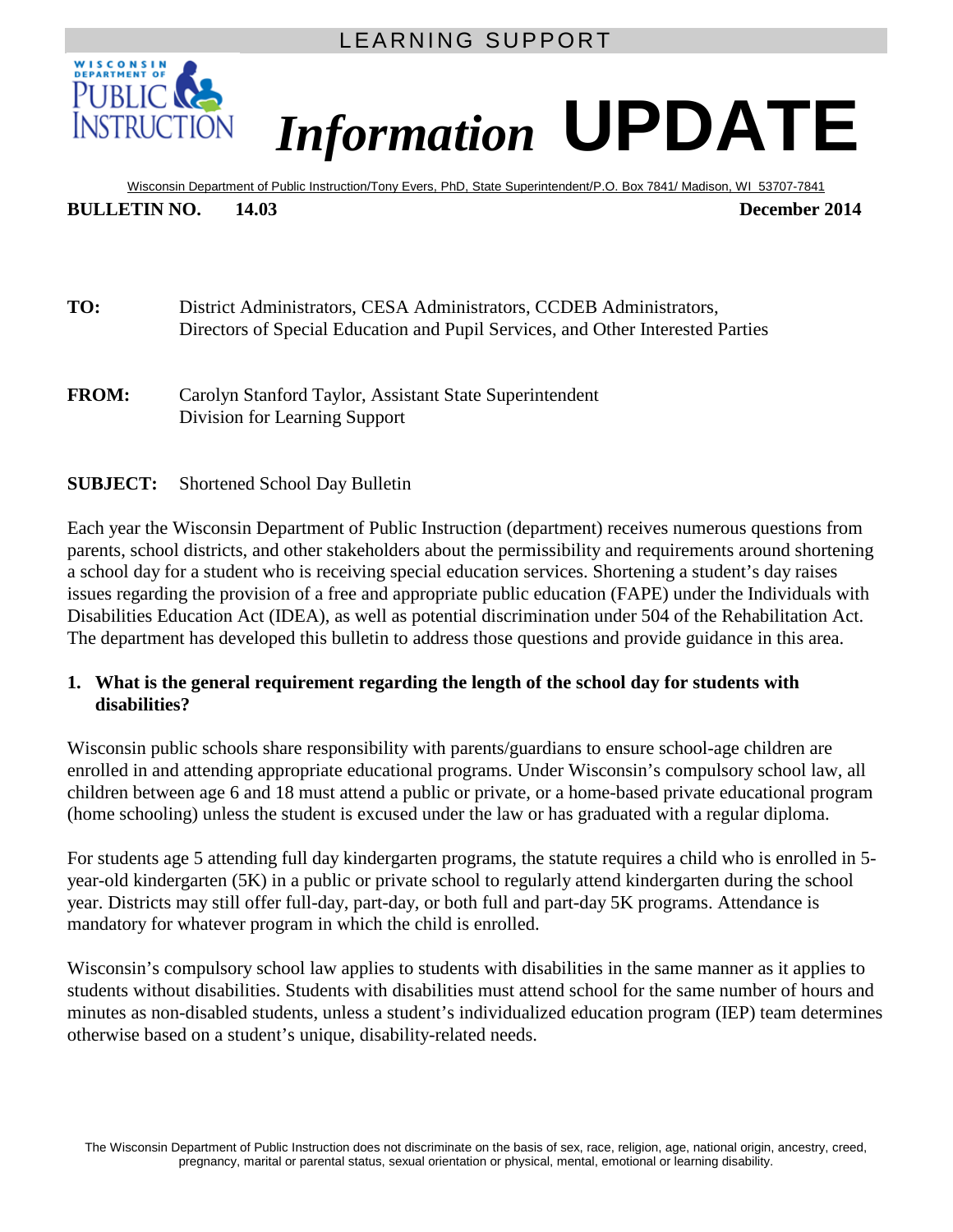## **2. When is it appropriate for a school district to implement a shortened school day for a student with a disability?**

The only time it is appropriate to shorten the school day for a student with a disability is when the student's IEP team determines a shortened day is required to address the student's unique disability-related needs. For example, if because of the student's medical needs, the student is physically unable to tolerate a full school day, a shortened day may be appropriate. Before deciding to shorten the student's day, the IEP team must consider if there are other ways to meet the student's needs.

When a student's school day is shortened, the student's IEP must include:

- an explanation of why the student's disability-related needs require a shortened day, and
- a plan for the student's return to school for a full day, including a plan to meet more frequently to review student data and determine whether the student is able to return to school full-time.

The student should return to a full school day as soon as she or he is able, and under most circumstances, a shortened school day should be in place for only a limited amount of time. The IEP team must meet more frequently than once a year, and as often as necessary to review the plan and to determine when the student is able to return to school full-time.

# **3. Must an IEP team meeting be held before shortening the length of a student's school day?**

Yes. Shortening a student's school day is a decision that must be made through the IEP team process.

# **4. Must a school district shorten a student's school day upon request of the student's parent?**

No. If a parent requests a change in the length of the student's school day, the district must respond to the parent's request. However, any changes to the regular school schedule must be made by the student's IEP team, which includes the parent. The only time it is appropriate to shorten the school day for a student with a disability is when the student's IEP team determines a shortened day is required to address the student's unique disability-related needs. This decision must be reflected in the student's IEP, including documenting the reasons for the shortened day and providing a plan for returning to a full day.

# **5. May a school district implement a standard shortened school day for all students with disabilities or for a group of students with disabilities?**

No. Any decision to shorten a student's school day must be made on an individual, case-by-case basis by the student's IEP team. For example, it is not permissible for a school district to establish an alternative program for students with disabilities with fewer hours of instruction than the regular school day.

# **6. May a school district implement a shortened school day for a student based on issues related to transportation?**

No. A school district may not reduce a student's instructional time by starting the student's school day later or releasing the student earlier than nondisabled peers in order to accommodate a transportation schedule. For example, it is not permissible for a district to release students with disabilities earlier than their nondisabled peers in order to schedule an earlier bus route.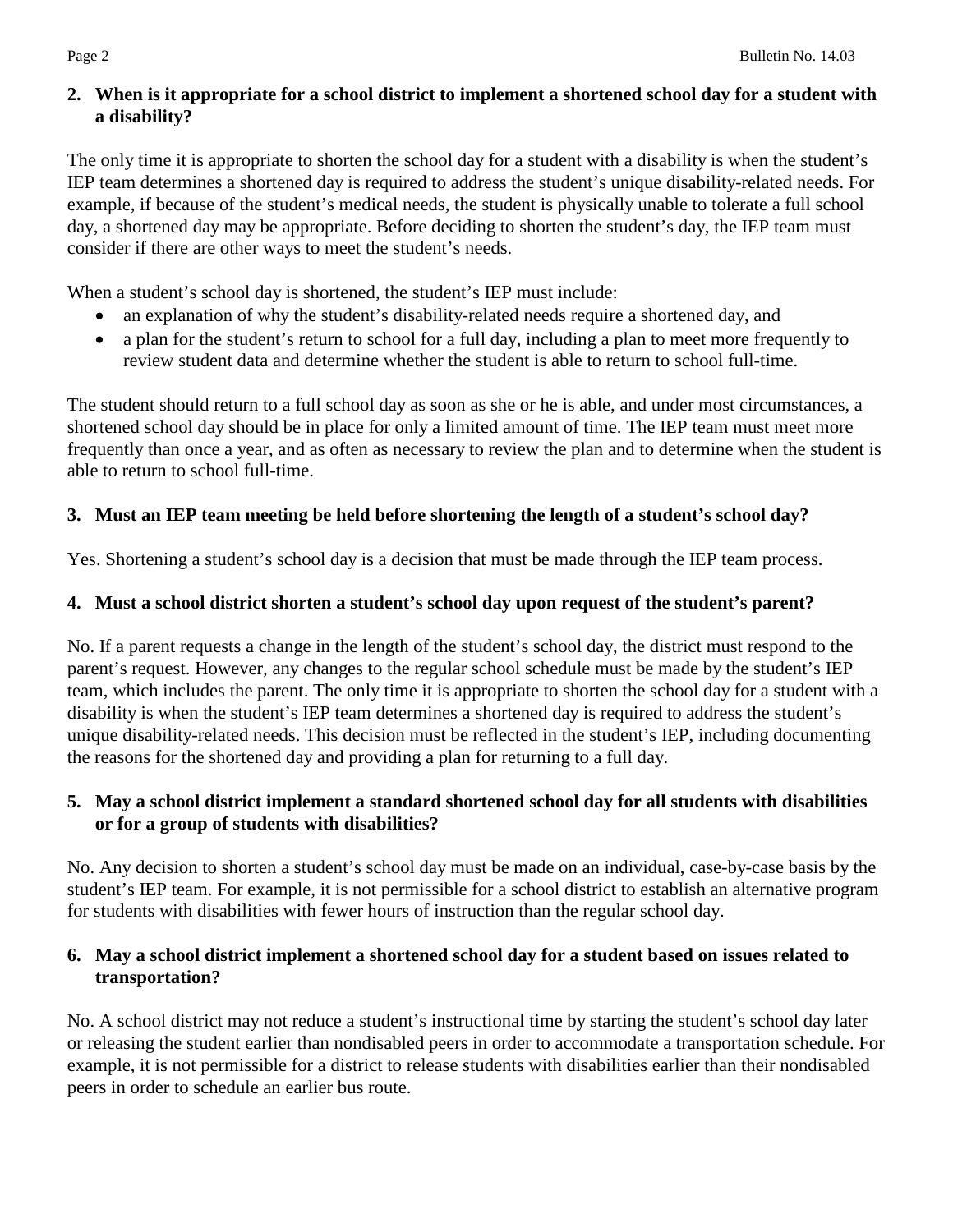# **7. May an IEP team implement a shortened school day for a student in order to manage student behavior or as a means of discipline?**

No. Shortened school days may not be used to manage student behavior or as a means of discipline. A school district may not reduce a student's instructional time as a form of punishment or in lieu of a suspension or an expulsion. In addition, a school district may not require a student to "earn" back the return to a longer or full school day by demonstrating good behavior. Attendance may also not be conditioned upon the student's taking medication or receiving treatment, therapies, or other outside services.

The IEP team must develop an IEP that addresses the student's behavioral needs through annual goals, related services, and supplementary aides and services. The IEP must include positive behavioral interventions, supports and strategies to enable the student to participate in the full school day.

# **8. May an IEP team shorten a student's school day for administrative convenience?**

No. A student's school day may not be shortened for administrative convenience including staffing shortages.

#### **9. May an IEP team shorten a student's school day to accommodate regularly scheduled outside therapies?**

No. IEP teams may not shorten a student's school day solely to accommodate regularly scheduled non-school medical or therapeutic appointments. Parents and districts should communicate regarding absences. When absences are frequent, the IEP team should meet to determine how to ensure the continued provision of FAPE in order for the child to continue to progress and meet the annual goals in the IEP. Districts must refer to their local attendance and excusal policies to determine whether absences are excused.

## **10. How should a shortened school day be documented in the student's IEP?**

The IEP team has several options as to which section of the IEP to include this documentation. For example, teams may choose to include documentation in Form I-4 (Present Level of Academic Achievement and Functional Performance), Form I-9 (Program Summary) and in section V. documenting the student's participation in regular education classes and settings, and/or on Form P-2 (Determination and Notice of Placement). The IEP must specify why the unique disability-related needs of the child require a shortened day, and the IEP must provide a plan for returning the student to a full day as soon as the student is able.

The IEP should include goals and/or services designed to address the disability-related needs that result in a decision to shorten the student's school day. The IEP must include a clear description of the special education, related services, and supplementary aids and services to be provided including the amount, frequency, location, and duration of services.

#### **11. After an IEP team has implemented a shortened school day for a student, what obligation does the school district have to monitor the shortened day program?**

School districts, through the IEP team process, should continuously monitor and review the student's progress and plan frequent IEP team meetings to determine whether a shortened school day continues to be necessary to meet the student's unique, disability-related needs. The student should return to a full day as soon as he or she is able, and under most circumstances, a shortened day should be in place for only a limited amount of time.